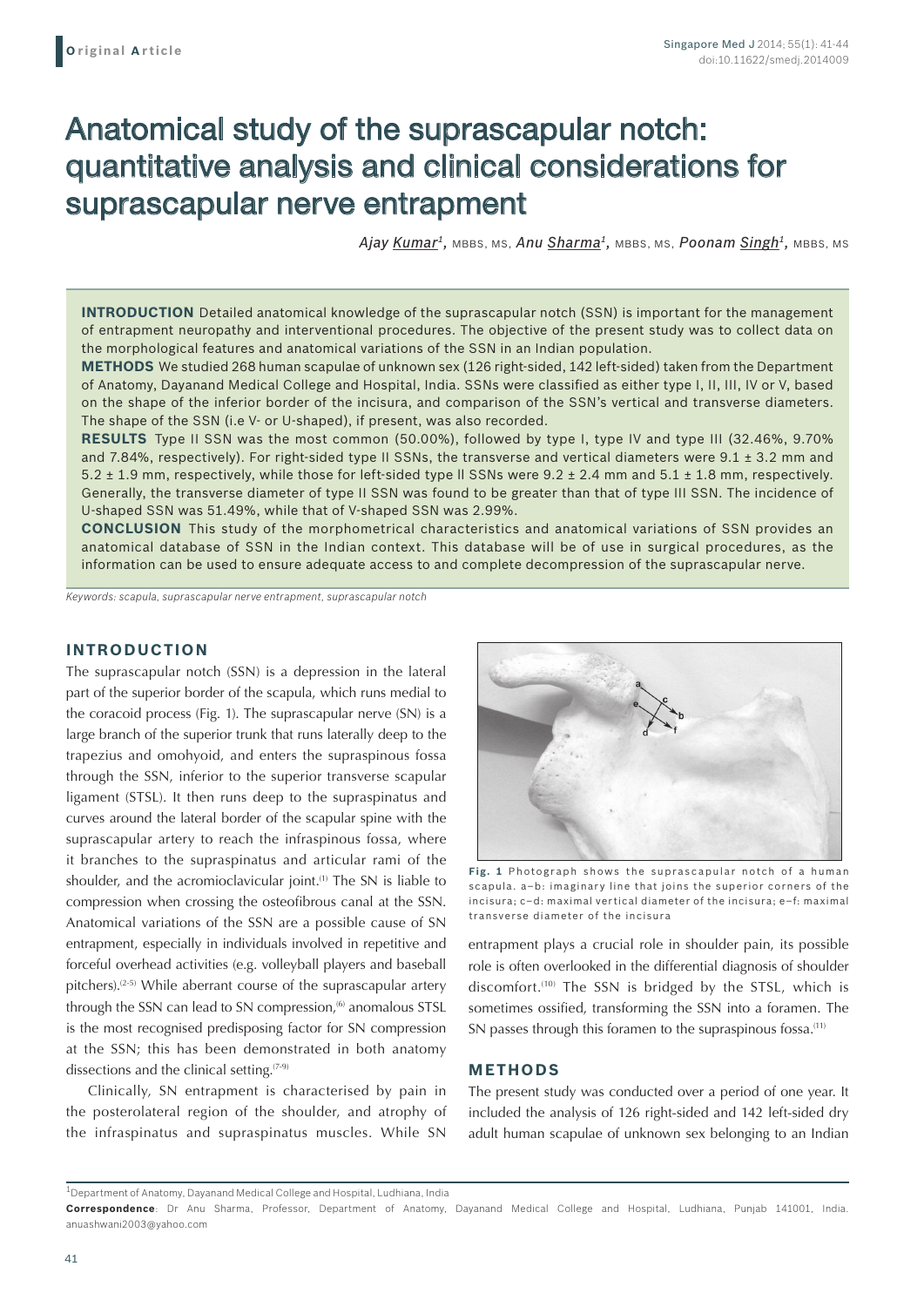

**Fig. 2** Photographs of human scapulae show (a) type I; (b) type II; (c) type III; and (d) type IV suprascapular notches (arrows). Note the completely formed bony suprascapular foramen in type IV.

population. Only bones that were intact and free from any pathological or congenital anomalies were used. Anatomic measurements accurate to 0.1 mm were taken using a vernier calliper. Appropriate statistical analysis was done whenever applicable.

The SSNs were classified into five groups based on the shape of the inferior border of the incisura, as well as comparison of the vertical and transverse diameters of the SSN (Fig. 1).(12) The five groups were as follows: (a) type I: no discrete SSN (Fig. 2a); (b) type II: SSN has a greater transverse diameter than



Fig. 3 Photographs of human scapulae show (a) a U-shaped suprascapular notch (arrow); and (b) a V-shaped suprascapular notch (arrow).

vertical diameter (Fig. 2b); (c) type III: SSN has a greater vertical diameter than transverse diameter (Fig. 2c); (d) type IV: SSN with a completely formed bony suprascapular foramen (Fig. 2d); and (e) type V: SSN with foramen and incisura. The diameters could not be measured in types IV and V SSNs due to the ossified STSL. The SSNs were also classified according to shape, as either (a) U-shaped: SSN with approximately parallel sides and a rounded base (Fig. 3a); or (b) V-shaped: SSN with medial and lateral sides that converge toward a narrow base (Fig. 3b).

# **RESULTS**

A total of 268 scapulae were analysed in the present study. SSNs were classified into five groups, of which the most prevalent was type II (50.00%), followed by type I (32.46%), type IV (9.70%) and type III (7.84%) (Table I). Quantitative measurements of types II and III SSNs were taken and tabulated. Metric measurements of types I and IV SSNs could not be taken because type I SSN does not have a discrete notch and type IV SSN has a completely formed bony suprascapular foramen. Type V SSN was not found in our study. The mean  $\pm$ standard deviation of each parameter, and the shape of each SSN are shown in Tables I and II, respectively.

In our study, 32.46% of the scapulae were classified as type I SSN (Fig. 2a). These SSNs did not appear to have a notch, as their superior border presented with a somewhat concave pattern that is without depth, at the midsection where the SSN should have been, thus confirming its absence. The measurements of the transverse and vertical diameters of the right- and left-sided scapulae with types II and III SSNs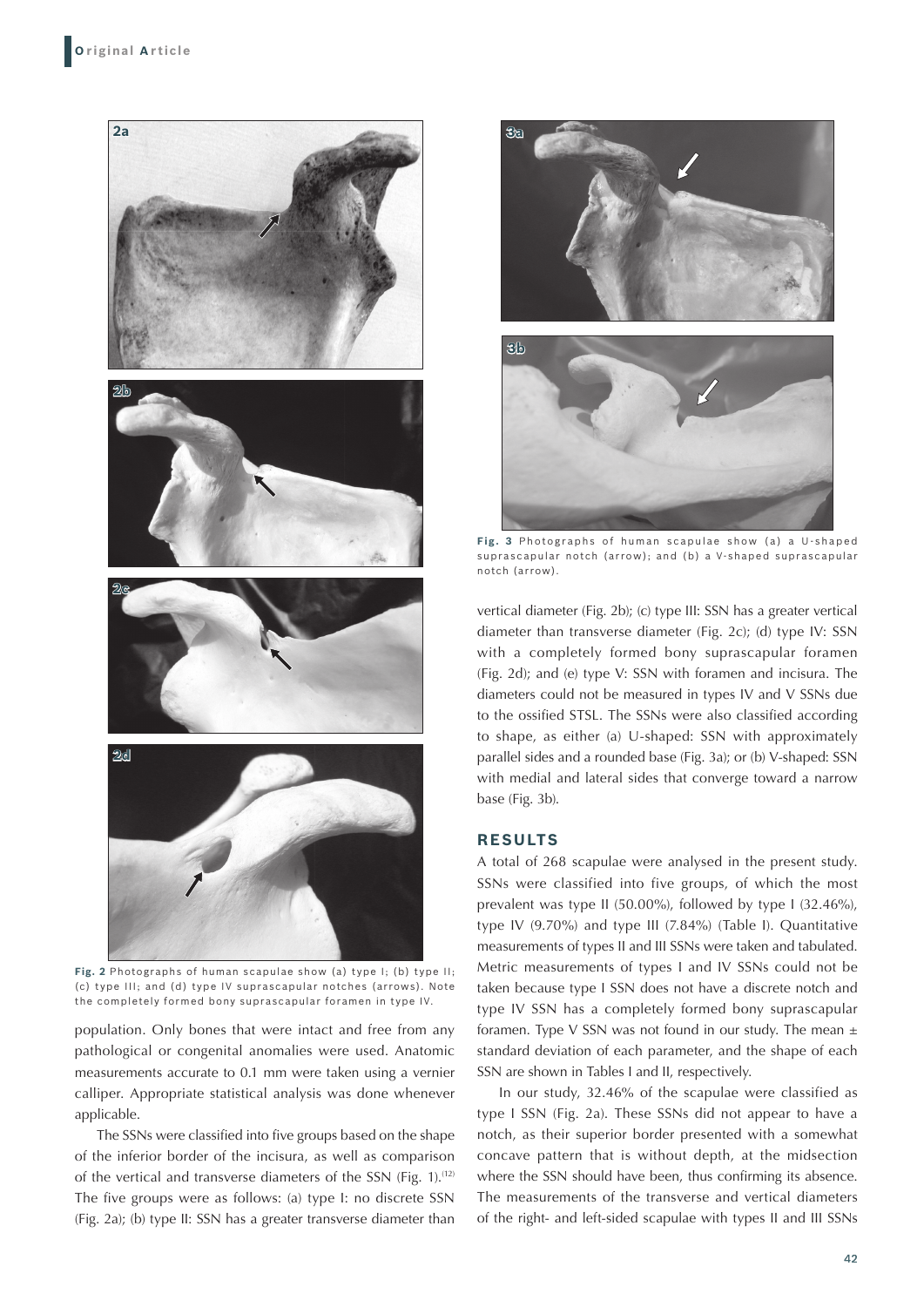| <b>Type of SSN</b> | Proportion (%)  | Mean $±$ SD (mm)              |                             |
|--------------------|-----------------|-------------------------------|-----------------------------|
|                    |                 | <b>Transverse</b><br>diameter | <b>Vertical</b><br>diameter |
| <b>Type I</b>      |                 |                               |                             |
| Right-sided        | 39/126 (30.95)  | <b>NA</b>                     | <b>NA</b>                   |
| Left-sided         | 48/142 (33.80)  | <b>NA</b>                     | <b>NA</b>                   |
| Total              | 87/268 (32.46)  |                               |                             |
| <b>Type II</b>     |                 |                               |                             |
| Right-sided        | 60/126 (47.62)  | $9.1 \pm 3.2$                 | $5.2 \pm 1.9$               |
| Left-sided         | 74/142 (52.11)  | $9.2 \pm 2.4$                 | $5.1 \pm 1.8$               |
| Total              | 134/268 (50.00) |                               |                             |
| <b>Type III</b>    |                 |                               |                             |
| Right-sided        | 13/126 (10.32)  | $5.9 \pm 3.2$                 | $7.1 \pm 1.9$               |
| Left-sided         | 8/142(5.63)     | $7.4 \pm 2.4$                 | $9.1 \pm 1.8$               |
| Total              | 21/268 (7.84)   |                               |                             |
| <b>Type IV</b>     |                 |                               |                             |
| Right-sided        | 14/126 (11.11)  | <b>NA</b>                     | <b>NA</b>                   |
| Left-sided         | 12/142 (8.45)   | <b>NA</b>                     | <b>NA</b>                   |
| Total              | 26/268 (9.70)   |                               |                             |

**Table I. Type and measurements of the suprascapular notches (SSNs) (n = 268).**

NA: not available; SD: standard deviation

**Table II. Shape of the suprascapular notches (n = 268).**

| <b>Shape</b> | Proportion (%)     |                |                 |  |
|--------------|--------------------|----------------|-----------------|--|
|              | <b>Right-sided</b> | Left-sided     | Total           |  |
| U-shaped     | 63/126 (50.00)     | 75/142 (52.82) | 138/268 (51.49) |  |
| V-shaped     | 4/126(3.17)        | 4/142(2.82)    | 8/268 (2.99)    |  |

are shown in Table I. For right-sided type II SSNs, the mean transverse and vertical diameters were  $9.1 \pm 3.2$  mm and  $5.2 \pm 1.9$  mm, respectively, while those for left-sided type II SSNs were  $9.2 \pm 2.4$  mm and  $5.1 \pm 1.8$  mm, respectively. For right-sided type III SSNs, the mean transverse and vertical diameters were  $5.9 \pm 3.2$  mm and  $7.1 \pm 1.9$  mm, respectively, while the corresponding measurements for the left-sided type III SSNs were 7.4  $\pm$  2.4 mm and 9.1  $\pm$  1.8 mm, respectively. The transverse diameters of type II SSNs were found to be greater than those of type III SSNs in our study. Of all the scapulae examined, 51.49% were U-shaped and 2.99% were V-shaped (Table II).

### **DISCUSSION**

Complete absence of the SSN has been suggested as a predisposing factor for suprascapular entrapment neuropathy  $(i.e. SN entrapment).$ <sup> $(13)$ </sup> The various shapes and sizes of the SSN may also play a role in SN entrapment,<sup>(14)</sup> as narrow SSNs have been found in patients with SN entrapment.<sup>(15)</sup> While previous studies have classified the shapes of SSN using certain mathematical formulas, $(8,12,15)$  in this study, we used a simple and reproducible classification system $(12)$  to document the various types of SSN. This system uses specific geometrical parameters that distinguish one type of SSN from another. Furthermore, this system for quantitative measurements is easier to comprehend than other classification systems.<sup>(12)</sup>

In the present study, we observed a total of 87 (32.46%) type I SSNs among the 268 specimens. Scapulae with type I SSN can be considered as having no SSN or SSN-absent.<sup>(12)</sup> At the location where the SSN should have been present, the bone appeared thinner and more translucent than in other parts. This was different from that seen in scapulae with SSNs that were located at the junction of medial two-thirds and the lateral third, just medial to the base of the coracoid process. The number of type I SSNs in our study of Indian scapulae is greater than that reported in studies of Nigerian<sup>(16)</sup> and Chinese<sup>(17)</sup> populations. This observation can be explained by racial differences.

The incidence of type II SSN was 50.00% in our study. Type II SSN was also found to be the most common type of SSN in previous studies.<sup>(16,17)</sup> In the present study, the incidence of type III SSN was 7.84%, which is lower than that reported in Chinese and Western populations.<sup>(17)</sup> This difference may be grounded in ethnic and racial differences. Type IV SSN was present in 9.70% of the scapulae in the present study. The literature shows that the incidence of type IV SSN varies between 3.7% and 12.5%.(8,9,12,15) This variability may be related to the different methods of classification and the genetic differences between the populations studied. There was total absence of type V SSN in our sample of scapulae, which is contrary to that reported in previous studies. $(8,12,18)$  In animals, the SSN is frequently bridged by a bone rather than a ligament. In humans, however, if the conversion of SSN into foramina occurs, it is due to the ossification of the STSL.<sup>(13)</sup> We observed both U- and V-shaped SSNs in our study, with U-shaped SSNs being more common (51.49%) than V-shaped SSNs (2.99%). While SN entrapment is more likely to be associated with the narrow V-shaped notch.<sup>(19)</sup> no direct correlation between notch-shape and SN entrapment has been advocated by clinicians.<sup>(20)</sup>

In conclusion, our quantitative and qualitative study on the morphology of SSN provides well-sorted data regarding the incidence of various types of SSN in an Indian population. The size of the SSN is considered to play a part in the predisposition for SN entrapment. A small notch gives rise to a larger chance of nerve impingement than a large notch.(15) In the present study, the most common type of SSN observed was type II SSN, which has a lower chance of SN entrapment compared to the other types of SSN (i.e. types III, IV and V). No scapula with type V SSN was found in our study. The metrical values and precise localisation of the SSN, as well as information on the anatomical variants of the SSN, are important in understanding SN entrapment syndrome and surgical decompression of SN. Therefore, the present study on SSNs of scapulae from an Indian population may be of interest to both clinicians and anatomists.

#### **REFERENCES**

- 1. Berry MM, Stranding SM, Bannister LH, eds. Nervous System. In: Gray H, Williams PL, Bannister LH, eds. Gray's Anatomy: the anatomical basis of medicine and surgery. 38th ed. Edinburgh: Churchill Livingstone, 1995.
- 2. Gelberman RH, Verdeck WN, Brodhead WT. Supraclavicular nerveentrapment syndrome. J Bone Joint Surg Am 1975; 57:119.
- 3. Holzgraefe M, Kukowski B, Eggert S. Prevalence of latent and manifest suprascapular neuropathy in high-performance volleyball players. Br J Sports Med 1994; 28:177-9.